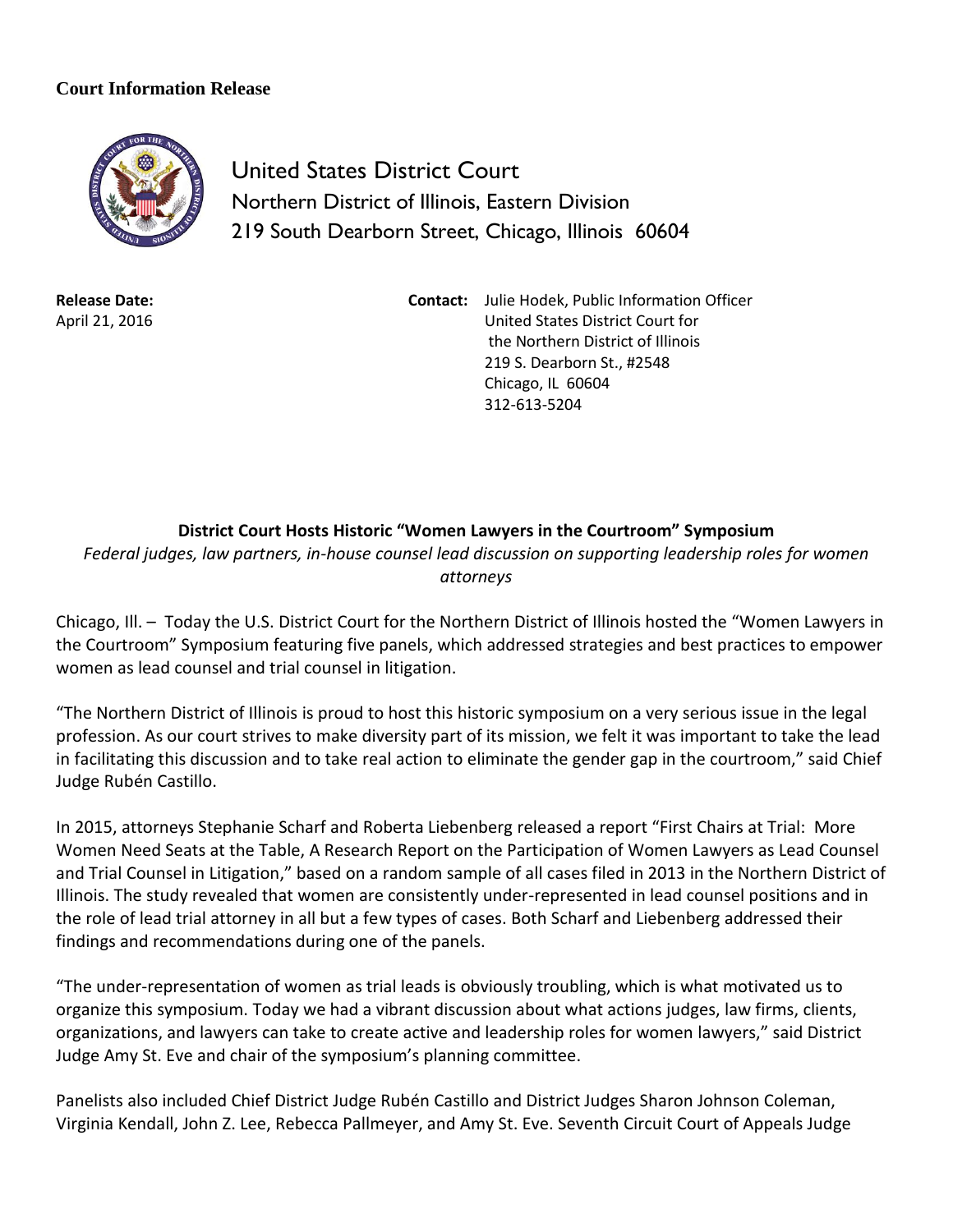Diane Sykes; Cook County Circuit Court Chief Judge Timothy Evans; U.S. Attorney Zachary Fardon; Sharon Barner, Vice President & General Counsel, Cummins, Inc.; Darryl Bradford, Executive Vice President & General Counsel, Exelon Corporation; Doug Lankler, Executive Vice President, General Counsel, Pfizer; Susie Lees, Executive Vice President & General Counsel, Allstate Insurance Company; Sandra Phillips, Group Vice President, Chief Legal Officer & General Counsel, Toyota Motor North America; Juliette Pryor, Executive Vice President, General Counsel & Chief Compliance Officer, US Foods; Laura J. Schumacher, Executive Vice President, Business Development, External Affairs & General Counsel, Abbvie; and law partners from Foley & Lardner LLP; Kirkland & Ellis; Mossing & Navarre, LLC; Riley Safer Holmes & Cancila also addressed the symposium.

More than 450 attorneys participated in the symposium at the Dirksen U.S. Courthouse in Chicago and more joined via livestream at the Roszkowski U.S. Courthouse in Rockford.

The symposium was co-sponsored by the District Court for the Northern District of Illinois and the Chicago Bar Association in conjunction with the Black Women Lawyers' Association and the Women's Bar Association of Illinois.

With twenty-two authorized district judgeships, the U.S. District for the Northern District of Illinois is the third largest district court in the U.S. The Northern District of Illinois stretches across 18 counties, covering an area of nearly 10,100 square miles, with a population of 9.3 million people.

###